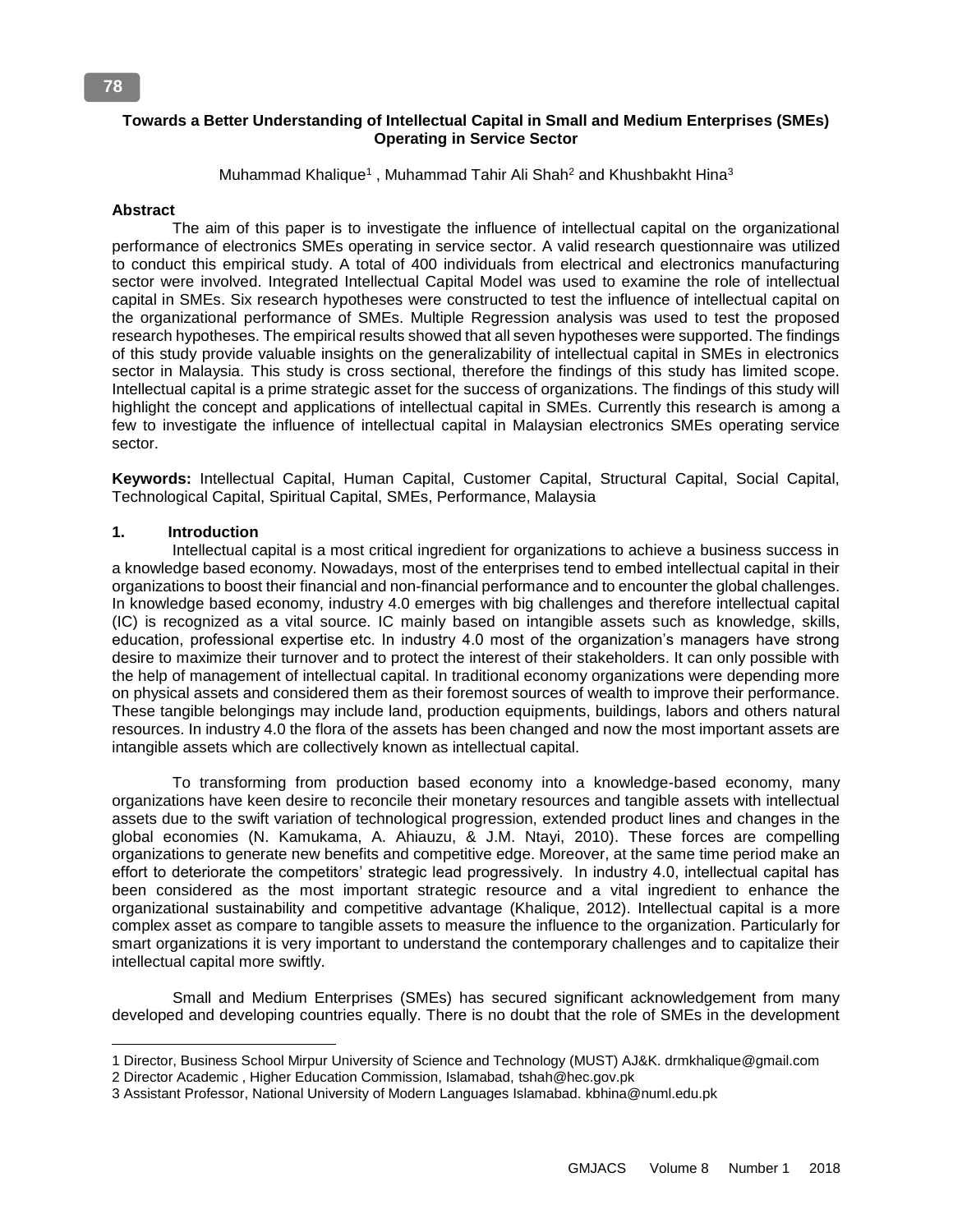of economy is highly recognized. Hashim, Ahmad, and Zakaria (2010) argued that SMEs contribute in various sectors such as improving revenue generation, export share, support to large companies, and cut down unemployment. Malaysian economy is mainly based on SMEs and it considered as backbone of the national economy. Based on Malaysia SMEs annual report 2011/12, SMEs accounted for 645,136 or 97.3% of the total establishment of 662,939 in manufacturing, services and agricultural sectors respectively. In 2012, it had contributed 32% of Gross Domestic Product (GDP), 56% of total workforce and approximately 19 % of exports (Wong & Teo, 2013). These evidences showed that SMEs play remarkable contribution in the development and growth of national economy. To keep this momentum and enhance the contribution of SMEs in various sectors there is a great need to promote the concept and applications of intellectual in SMEs. During related literature review it was found that a few studies have been conducted in SMEs sector in Malaysia. Therefore for Malaysian SMEs intellectual capital is quite new and unclear. There is a great need to promote the concept and applications of intellectual capital in SMEs more specifically in high-tech sector.

## **2. Intellectual Capital**

 In 1969 John Kenneth Galbraith first time introduced the term intellectual capital. He narrated that IC is a very important for the success of organizations and it base on intellect which help to create value added products and services. Stewart (1997) argued that IC is a "packaged of useful knowledge and information". Organizations can generate value added products, services and efficiency with help of IC. Many researchers such as (Huang and Wu 2010, Hormiga, Batista-Canino, and Sánchez-Medina 2011) argued that intelletcual capital is summing up all collective knolwdge of worksers and organzations. This can be utilized to enhance the performance of organizations. Moreover, Hormiga, Batista-Canino, and Sánchez-Medina (2011) illustrated that intellectual capital can be created by the workers of organizations, in shape of information systems, financial relations and social networks both inside and outside of the organization. Khalique (2012) stated that intellectual capital refers to the accumulation of all intangible assets of the organization. These assets play significant positive role to enhance the productivity and the performance of the organizations.

## **2.1 Breaking Intellectual Capital to its Sub-Components**

 Intellectual capital is a multidisciplinary nature subject and therefore it is difficult to quantify accurately. To understand the concept of intellectual capital accurately and precisely we need to know its composition. In this connection, researchers proposed different components of intellectual capital for example Stewart (1997) proposed three components namely human capital, customer capital and structural capital. Bontis, Keow, and Richardson (2000) applied this model in Malaysian context and conclude that intellectual capital is playing a significant positive role to enhance the business performance. Ismail (2005) argued that intellectual capital is based on human capital, customer capital, structural capital and spiritual capital. After one year Bueno, Salmador, Rodríguez, and De Castro (2006) stipulated that intellectual capital is accumulation of human capital, organizational capital, social capital, business capital and technological capital. Khalique, Shaari, and Isa (2011) proposed an Integrated Intellectual Capital Model which comprises on human capital, customer capital, structural capital, social capital, technological capital and spiritual capital and Khalique (2012) tested this model in Malaysian and Pakistani SMEs and affirmed that intellectual capital has significant positive influence on the organizational performance of SMEs.

## *Human Capital*

Human capital can be defined as the work-related knowledge, professional skills & expertise, experiences, originality, professional capability, aptitude and abilities that possess by workers to enhance the value adding process (Patricia Ordonez de Pablos, 2005; Kamukama et al., 2010). Human capital is the most important and vital component of intellectual capital and it contribute a lot in organizations. Liu, (2009) argued that employees are the main source of human capital and their knowledge, technical skills and other aspect can be used for the betterment of organizations. Human capital can be developed through preparation programs that delivered by the professionals with the attempt to enhance organizational performance. Khalique et al. (2012) argued that human capital is necessary for the development, creativity and sustainability of employees as well as organizations.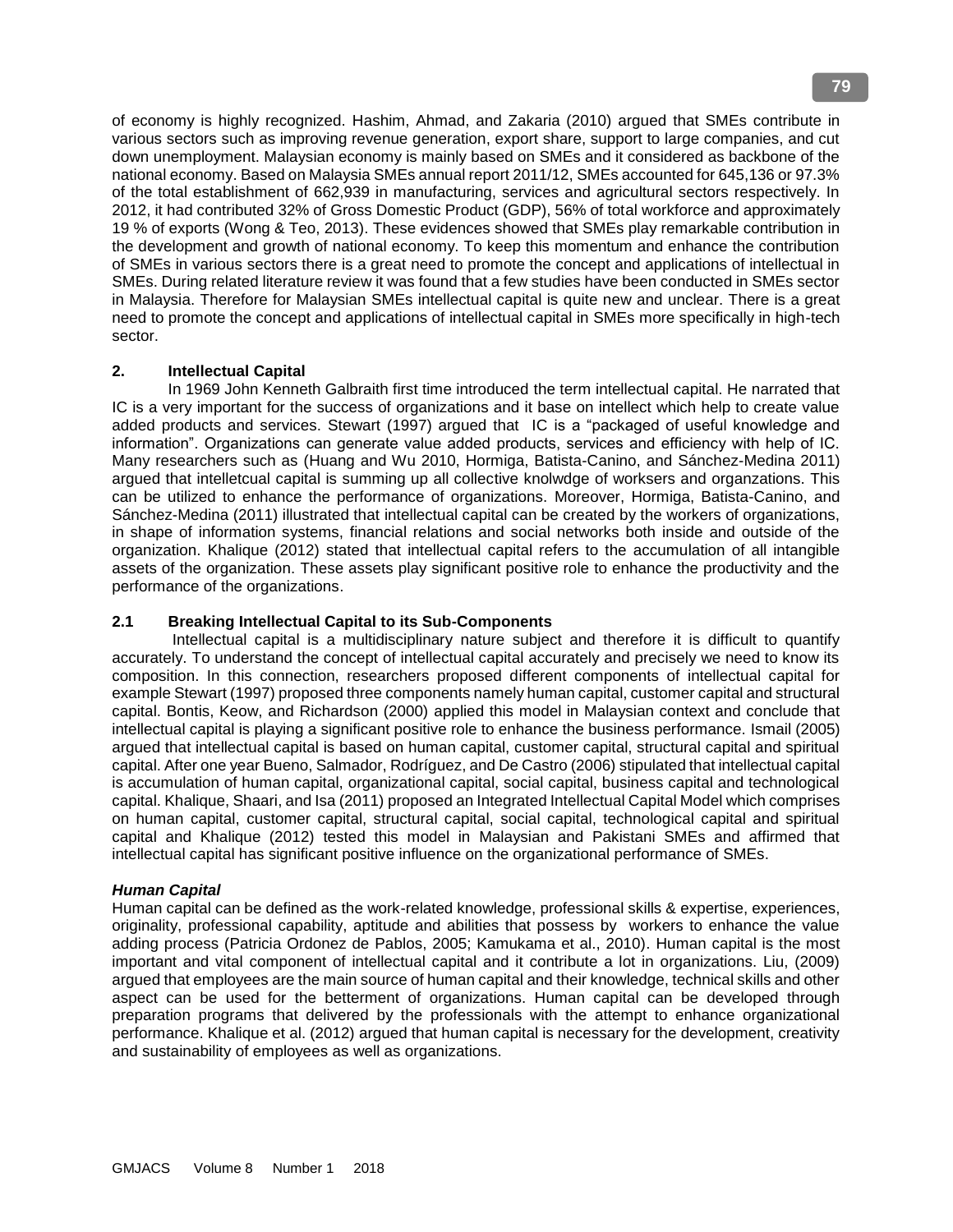## *Customer Capital*

Customer capital is discusses to the main features of customers such as customer's satisfaction, customer's loyalty and brand images (Khalique, Shaari, Isa, & Samad, 2013). Customer capital is a crucial component of intellectual capital and its importance in small and medium enterprises is highly acknowledged. Customer capital is very important for SMEs to create a long-standing relationship with their existing and potential customers by satisfying their needs and provide value added products and services.

## *Structural Capital*

In organizations structural capital is considered as the main column. It mainly based on non-human storehouse of knowledge within the organization for example well defined policy, procedure, database, rules management processes, managerial practices, information and network system. Patricia Ordóñez de Pablos (2004) asserted that structural capital is a long term and vital asset which can be replicated, and established. Khalique (2012) argued that structural capital is a skeleton of organizations. It helps to shape the way of working in an organization.

## *Social Capital*

Social capital is a prime component of IC. Generally social capital is based on the mixture of social wellbeing, trust and social bandings. It acts like a glue of organization. Bueno, Salmador, and Rodríguez (2004) and Wu and Tsai (2005) argued that social capital is a very important component to attain competitive advantage in a knowledge based economy. The collaboration between organizations is the main root of competitive advantage. Khalique, Mansor, Isa, and Shaari (2014) argued that social capital helps to develop mutual understanding, trust, and professional network.

## *Technological Capital*

Technological capital is also considered as a vital component of intellectual capital more specifically in hightech SMEs (Khalique, Shaari, & Mansor, 2014). A well developed and advanced level of technological capital can contribute more effectively in order to have a competitive advantage. Technological capital is a main source of innovation in an organization. Khalique, Shaari, et al. (2014) argued that it encompasses advance technological knowledge, process, intellectual property right and industrial property rights.

## *Spiritual Capital*

Khalique, Shaari, et al. (2014) argued that it includes the faith, honesty, and ethical values of employees that will help to the organization to perform effectively and efficiently. Spiritual capital is also one of the most important dimensions of IC and it plays a very productive contribution in organizational performance. Khalique et al (2012) argued that organizations with high spiritual capital could be achieved their selected goals and objectives more easily. Ismail (2005) reported that spiritual capital comprises on truthfulness, forgiveness, moral, devotion, motivation and strength.

# **2.2 Electronics Small and Medium Enterprises in Malaysia**

 Malaysian economy is based on SMEs. There is no doubt that SMEs play a critical role in the various sectors such as employment, GDP export and in the development of national economy. In 2011, statistics showed that SMEs constitute 97.3% of the total establishments, contribute about 32% of GDP, and 57.3% of total employment. Surprising, SMEs provide higher rate of employment as compared to the larger industries (SME Report 2012/2013). There is no doubt that service sector is contributing more as compared to other sectors. In service sector electronics SMEs play a vital contribution. These SMEs viewed as as high tech industries. In the services sector, SMEs are occupied 580,985 or 90.1% out of total business establishment which is 591,883 (SME Annual Report 2011/12). In Malaysia the electronics industry was started in 1970. In past Malaysia imported electronics products but now due to well established electronics industries Malaysia is one of the most important exporters of the electronics products. There is no doubt that in Industry 4.0 the contribution of this industry is very important and crucial.

## **2.3 Intellectual Capital in SMEs**

 In intellectual field many researchers such as (Bontis et al., 2000; Daud & Yusuf, 2008; de Castro & Sáez, 2008; Patricia Ordonez de Pablos, 2005; Huang & Wu, 2010; Nixon Kamukama, Augustine Ahiauzu, & Joseph M. Ntayi, 2010; Khalique, Isa, & Shaari, 2013; Khalique, Shaari, Isa, & Ageel, 2011; Ordonez de Pablos, 2004) argued that intelletcual capital plays a very important and significnat contribution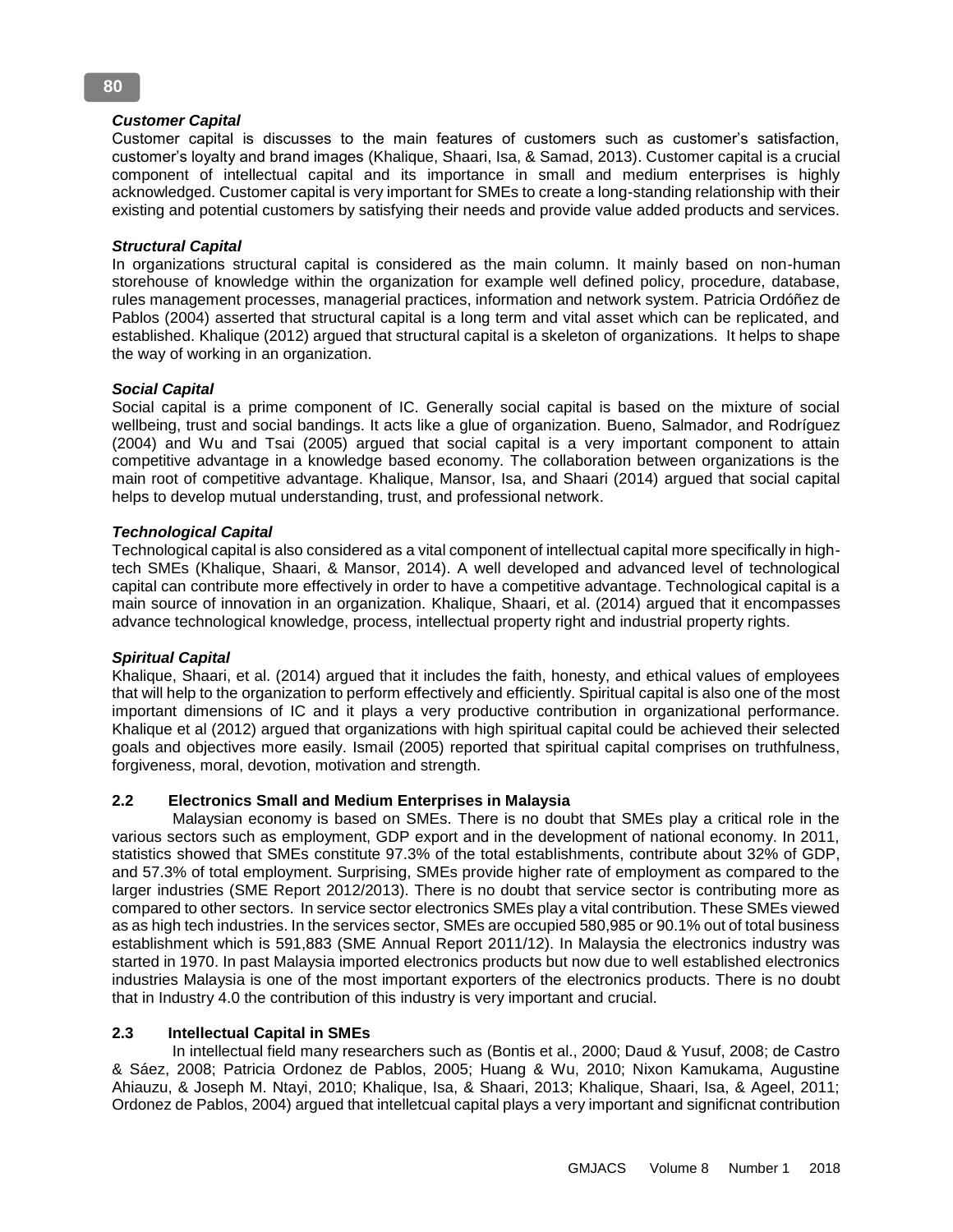in order to enhance the perofmrnace of SMEs. Moreover, they argued that the survival and sustainability of SMEs is mainly based on the identification and capitalization of their intellectual capital. Khalique et al., (2012) conducted a research on SMEs operating in electronics and electrical manufacturing in Malaysia and Pakistan. He argued that intellectual capital has significant and positive impact on the performance of SMEs. Similarly Khalique, Isa, et al. (2013) examined the role of intellectual capital by using four components namely human capital, customer capital, technological capital and spiritual capital and found that these components are significant contributors to enhance the performance of SMEs. During related literature review it was found that there is no such study available that have the six components of intellectual capital in electronics SMEs in Malaysia.

## **2.4 Conceptual Framework**

 The conceptual framework of this study is based on intellectual capital theory. Khalique, Shaari, and Isa (2013) proposed the developed intellectual capital theory which is based on six components of intellectual capital namely human capital, customer capital, structural capital, social capital, technological capital and spiritual capital. The combination of these six components in a model is known as integrated intellectual capital model (IICM). Therefore, in this study six components of intellectual capital are consider as the predictor variables and the organizational performance employs as predicted variable. Six research hypotheses were constructed to get the objectives of the study.

## **2.5 Research Hypotheses**

- 1. Human capital has positive influence on the organizational performance of electronics SMEs in Kuching
- 2. Customer capital has positive influence on the organizational performance of electronics SMEs in Kuching
- 3. Structural capital has positive influence on the organizational performance of electronics SMEs in Kuching
- 4. Social capital has positive influence on the organizational performance of electronics SMEs in Kuching
- 5. Technological capital has positive influence on the organizational performance of electronics SMEs in Kuching
- 6. Spiritual capital has positive influence on the organizational performance of electronics SMEs in Kuching

## **3. Research Methodology**

 The objective of this study was to examine the influence of intellectual capital on the organizational performance of electronics SMEs operating in service sector. To that end, a survey instrument with fivepoint Likert scale (1= totally disagree, 5 = totally agree) of Khalique et al. (2012) was used to measure the constructs. Six components namely, human capital, customer capital, structural capital, social capital, technological capital and spiritual capital were proposed as independent variables which were felt to be important for intellectual capital implementation.

 Having validated the questionnaire through extensive literature review, expert validation and pilot testing, a sample of 500 individuals from electronics SMEs were selected by applying convenience sampling technique. The data were gathered by sending questionnaire directly to the staff of organizations. A total of 400 participants were involved in this study. The response rate was 90% which the author felt to be reasonable for this kind of study.

## **4. Data Analysis**

 Before testing the hypotheses the data were screened and cleaned. Empirical data from electronics SMEs operating in Kuching, Sarawak were used to test the proposed research hypotheses. All the acquired data were analyzed through IBM SPSS Statistics 22. Before testing the hypotheses the reliability of the constructs were also ensured. To test the research hypotheses multiple regression analysis was used.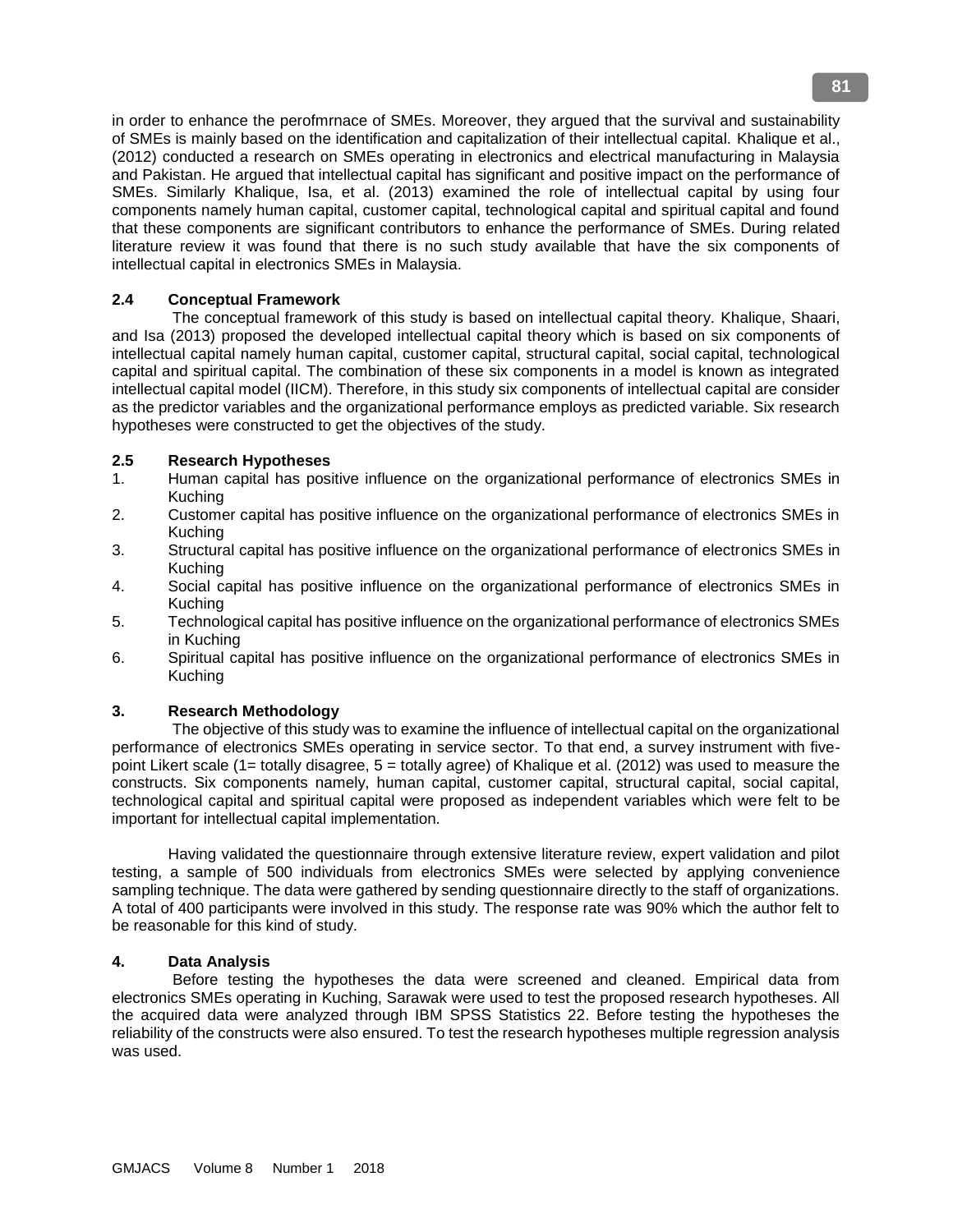# **4.1 Descriptive Statistics**

 In this study the descriptive statistics were used to examine the background information of the participants. A total of 400 respondents were participated in this study. The details of respondents are demonstrated in Table1.The demographic profile of respondents is listed in Table 1.

| <b>Profile</b>                     |                                      | <b>Frequency</b> | <b>Percent</b>    |
|------------------------------------|--------------------------------------|------------------|-------------------|
| Gender                             | Male                                 | 226              | 56.5              |
|                                    | Female                               | 174              | 43.5              |
|                                    | 20-25                                | 42               | 10.5              |
| Age                                | 26-31                                | 77               | 19.3              |
|                                    | 32-37                                | 133              | 33.3              |
|                                    | 38-43                                | 80               | 20.0              |
|                                    | 44-49                                | 47               | 11.8              |
|                                    | 50-55                                | 21               | 5.3               |
|                                    | Malay                                | 74               | 18.5              |
| Race                               | Chinese                              | 221              | 55.3              |
|                                    | India                                | 28               | 7.0               |
|                                    | Others                               | 77               | 19.3              |
|                                    | Diploma                              | 59               | 14.8              |
| <b>Education Level</b>             | Degree or professional qualification | 154              | 38.5              |
|                                    | Postgraduate                         | 34               | 8.5               |
|                                    | Others                               | 153              | 38.3              |
|                                    | <b>Below RM 1,500</b>                | 45               | 11.3              |
| Monthly Income                     | RM 1,500-RM 3,000                    | 133              | 33.3              |
|                                    | RM3,001-RM4,500                      | 157              | 39.3              |
|                                    | RM4,501-RM6,000                      | 57               | 14.3              |
|                                    | RM6,001-RM7,500                      | 8                | 2.0               |
|                                    | Below 10 employees                   | $\overline{96}$  | $\overline{24.0}$ |
| Size of Organization               | 11-20 employees                      | 122              | 30.5              |
|                                    | 21-30 employees                      | 108              | 27.0              |
|                                    | 31-40 employees                      | 62               | 15.5              |
|                                    | Above 40 employees                   | 12               | 3.0               |
|                                    | Below 5 years                        | 194              | 48.5              |
| Years of Service with Organization | 6-10 years                           | 131              | 32.8              |
|                                    | 11-15 years                          | 50               | 12.5              |
|                                    | Above 15 years                       | 25               | 6.3               |
|                                    | Below 10 years                       | 206              | 51.5              |
| Years of Operation of Organization | $11-20$ years                        | 115              | 28.8              |
|                                    | $21-30$ years                        | 57               | 14.3              |
|                                    | Above 30 years                       | 22               | 5.5               |

**Table No. 1 Demographic Profile of Respondents** 

## **4.2 Reliability Analysis**

 In this study Cronbach's Alpha was employed to check the reliability and internal consistency of each variable. Hair, Anderson, Tatham, and Black (1998) suggested that the item loadings obtained 0.6 and above could be considered as reliable and acceptable. The results of reliability in Table 2 clearly reported that the employed constructs of the study are reliable and met the minimum threshold suggested by (Khalique et al, 2012; Pallant, 2007). The result of reliability is listed in Table 2.

| <b>Variables</b>                  | Cronbach's Alpha |
|-----------------------------------|------------------|
| Human Capital                     | 0.924            |
| <b>Structural Capital</b>         | 0.896            |
| <b>Relational Capital</b>         | 0.898            |
| Social Capital                    | 0.911            |
| <b>Technological Capital</b>      | 0.930            |
| <b>Spiritual Capital</b>          | 0.852            |
| <b>Organizational Performance</b> | 0.927            |

**Table No. 2 Reliability Test of Constructs**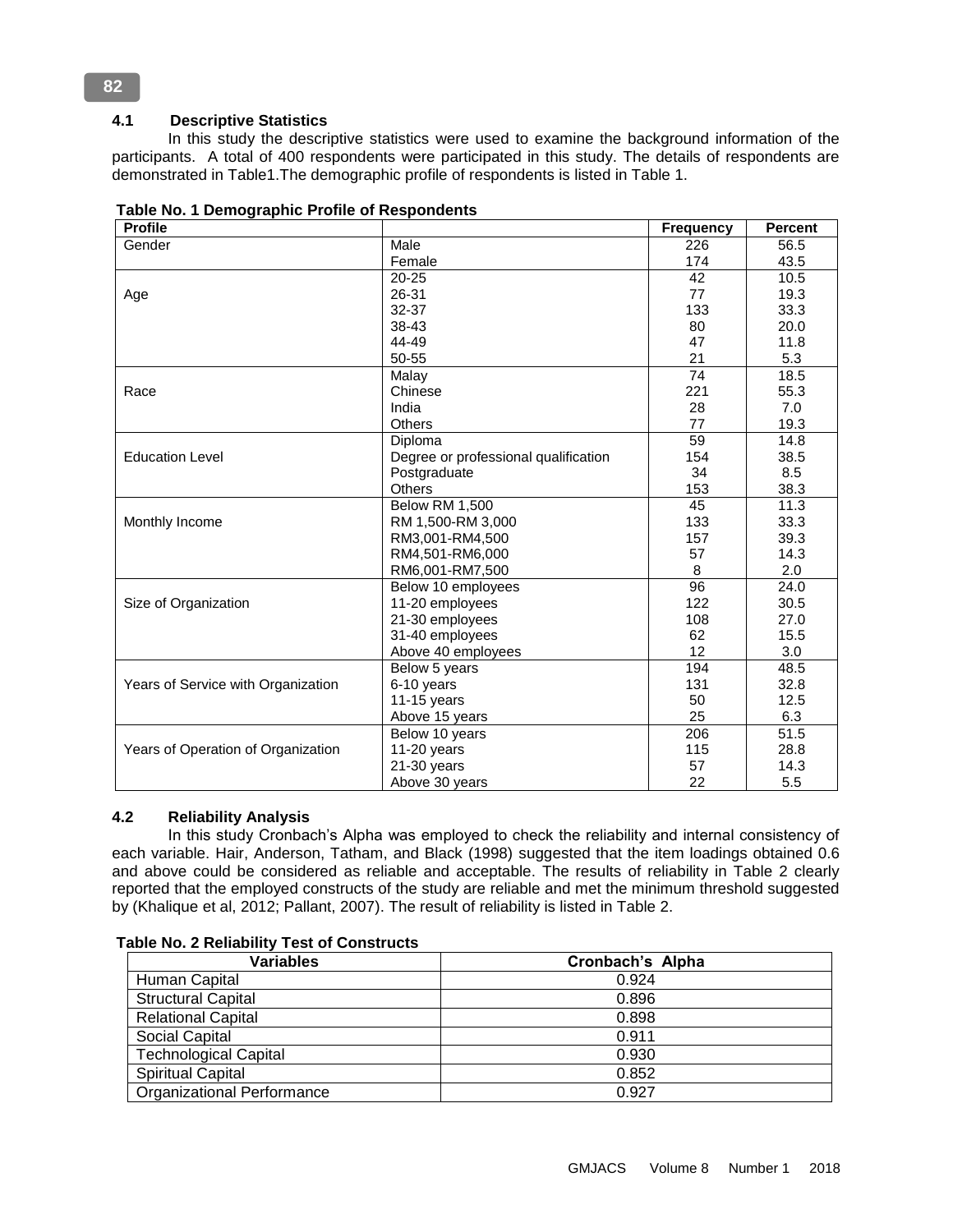## **4.3 Testing of Hypotheses**

 Multiple regression analysis was used to examine the influence of intellectual capital on the organizational performance of electronics SMEs in Kuching. In regression analysis coefficient of determination *(R<sup>2</sup> )* refers the goodness of fit for the regression model. Table 3 demonstrates the multiple regression results. 75.1% (*R<sup>2</sup>* = 0.752) of the variance in organizational performance of the SMEs is jointly explained by the six independent variables  $(F = 198.195; Sig. = 0.000)$ . This indicated that 75% of the variance in SMEs' performance was explained by the contributions of human capital, customer capital, structural capital, social capital, technological capital and spiritual capital. This means that there is a strong positive relationship between intellectual capital and the organizational performance of SMEs

| <b>Independent Variables</b>        | <b>Dependent Variable</b><br>(Organizational Performance) |                                              |          | <b>Significant</b><br>Level |
|-------------------------------------|-----------------------------------------------------------|----------------------------------------------|----------|-----------------------------|
|                                     |                                                           | <b>Unstandardized</b><br><b>Coefficients</b> | t-values |                             |
| Constant $(\beta)$                  |                                                           | $-0.149$                                     |          |                             |
| <b>Human Capital</b>                |                                                           | 0.162                                        | 3.514    | 0.000                       |
| <b>Structural Capital</b>           |                                                           | 0.143                                        | 2.907    | 0.004                       |
| <b>Customer Capital</b>             |                                                           | 0.316                                        | 6.888    | 0.000                       |
| <b>Social Capital</b>               |                                                           | 0.116                                        | 2.773    | 0.006                       |
| <b>Technological Capital</b>        |                                                           | 0.094                                        | 2.958    | 0.003                       |
| <b>Spiritual Capital</b>            |                                                           | 0.215                                        | 4.869    | 0.000                       |
| R                                   | 0.82                                                      |                                              |          |                             |
| R Square                            | 0.68                                                      |                                              |          |                             |
| <b>Total Sum of Squares</b>         | 430.0                                                     |                                              |          |                             |
| <b>F-Value</b>                      | 140.10                                                    |                                              |          | 0.00                        |
| <b>Stand. Error of the Estimate</b> | 0.590                                                     |                                              |          |                             |

|  | <b>Table No. 3 Multiple Regression Model Summary</b> |  |
|--|------------------------------------------------------|--|

 In an attempt to indentify which components of intellectual capital significantly lead to enhance the performance of SMEs, a standardized coefficient of regression by using *t*-values was analyzed. In Table 3, the examination of the absolute t-values and the corresponding significance levels in the model was done to determine the robustness of the model. Regression-coefficient indicates the degree of each explanatory variables contribution to the variation explained in the dependent variable. In regression model five variables namely, human capital (*t* = 2.58, *β* = 0.115, *p* = 0.010), customer capital (*t* = 8.005, *β* = 0.364, *p*  = 0.000), structural capital (*t* = 3.133, *β* = 0.159, *p* = 0.002), technological capital (*t* = 2.815, *β* = 0.082, *p* = 0.003) and spiritual capital ( $t = 5.848$ ,  $\beta = 0.253$ ,  $p = 0.000$ ), were found to be significant predictors at the significant level of 5% while social capital (*t* = 1.471, *β* = 0.056, *p* = 0.142) was appeared as insignificant. The empirical findings clearly reported that all five components of intellectual capital as a collectively and individually play crucial role to increase the performance of SMEs while social capital was appeared as insignificant contributor. The summary of the results is listed in Table 4.

|           | ble No. 4 Result of Findings Summary                                                                             |                 |
|-----------|------------------------------------------------------------------------------------------------------------------|-----------------|
| <b>No</b> | <b>Hypotheses</b>                                                                                                | Result          |
|           | Human capital has positive influence on the organizational performance of electronics<br>SMEs in Kuching         | Accepted        |
| 2         | Customer capital has positive influence on the organizational performance of electronics<br>SMEs in Kuching      | Accepted        |
| 3         | Structural capital has positive influence on the organizational performance of electronics<br>SMEs in Kuching    | Accepted        |
| 4         | Social capital has positive influence on the organizational performance of electronics SMEs<br>in Kuching        | Accepted        |
| 5         | Technological capital has positive influence on the organizational performance of<br>electronics SMEs in Kuching | Not<br>Accepted |
| 6         | Spiritual capital has positive influence on the organizational performance of electronics<br>SMEs in Kuching     | Accepted        |

# **Table No. 4 Result of Findings Summary**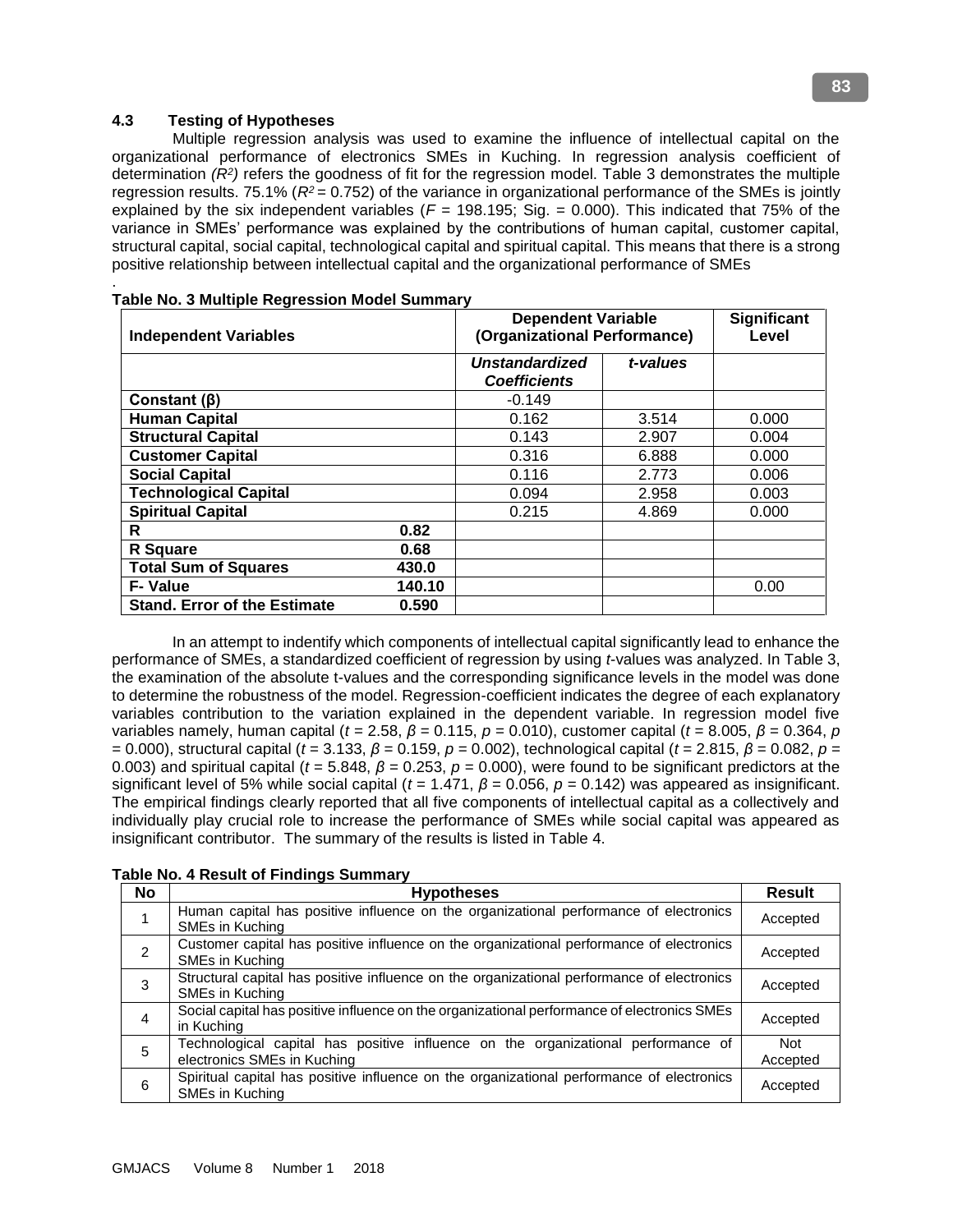#### **5. Conclusion and Discussion**

 This study was designed to investigate the influence of intellectual capital on the organizational of SMEs operating in electronics SMEs in Kuching by using Integrated Intellectual Capital Model. The findings of this study revealed that the components of intellectual capital as collectively and individually have significant relationship with the performance of SMEs. The findings of this study are corroborating with research conducted by prior researchers in intellectual capital field such as (Bontis et al., 2000; Hsu & Fang, 2009; Ordonez de Pablos, 2004; Tovstiga & Tulugurova, 2007). Khalique, Isa, et al. (2013) has conducted study on electronics SMEs in Kuching by using four components of intellectual capital namely human capital, customer capital, technological capital and spiritual capital. A total of 400 participants were involved in this study and they found that five components contribute significantly namely human capital, customer capital, structural capital, technological capital and spiritual capital. In this study social capital is appeared as insignificant predictor. The findings of this study affirmed that intellectual capital has significant role to enhance the performance of SMEs.

 The findings of this study clearly showed that intellectual capital has important role in order to enhance the performance of SMEs. This study provides information to the policy makers and the CEO, Managing Directors and Managers of SMEs to capitalize their intellectual capital to stay alive in an Industry 4.0. This study attempts to fill the existing gap in literature. Like other studies this research has some limitations such as small sample size, and simple data analysis methods. Future studies could be conducted by using Smart PLs and Structural Equation Modeling Technique (AMOS). This study invites potential researchers to explore and examine the impact of intellectual capital in various sectors. They can also conduct their study to make a comparison among different countries.

#### **Acknowledgement**

 The authors gratefully acknowledge the contribution of Tang Yu Chou Student of the Faculty of Econimcs and Busienss, Universiti Malaysia Sarawak, for assiting in the data collection from the respondnets.

#### **References**

- Ahmadi, F., Habibi, F., & Khodamoradi, A. (2011). The role of intellectual capital on improvement performance of agricultural bank in Iran. *Interdisciplinary Journal of Contemporary Research in Business, 3*(3).
- Bontis, N., Keow, W. C. C., & Richardson, S. (2000). Intellectual capital and business performance in Malaysian industries. *Journal of Intellectual Capital, 1*(1), 85-100.
- Bueno, E., Salmador, M. P., & Rodríguez, Ó. (2004). The role of social capital in today's economy: Empirical evidence and proposal of a new model of intellectual capital. *Journal of Intellectual Capital, 5*(4), 556-574.
- Bueno, E., Salmador, M. P., Rodríguez, Ó., & De Castro, G. M. (2006). Internal logic of intellectual capital: a biological approach. *Journal of Intellectual Capital, 7*(3), 394-405.
- Daud, S., & Yusuf, W. F. W. (2008). An empirical study of knowledge management processes in Small and Medium Enterprises. *Communications of the IBIMA, 4*, 169-177.
- de Castro, G. M., & Sáez, P. L. (2008). Intellectual capital in high-tech firms: The case of Spain. *Journal of Intellectual Capital, 9*(1), 25-36.
- de Pablos, P. O. (2004). Measuring and reporting structural capital: lessons from European learning firms. *Journal of Intellectual Capital, 5*(4), 629-647.
- de Pablos, P. O. (2005). Intellectual capital reports in India: lessons from a case study. *Journal of Intellectual Capital, 6*(1), 141-149.
- Hair, J. F., Anderson, R. E., Tatham, R. L., & Black, W. C. (1998). *Multivariate Data Analysis with Readings* (4th Ed ed.). Englewood Cliff: NJ: Prentice Hall.
- Hashim, M. K., Ahmad, S. a., & Zakaria, M. (2010). Internationalisation incentives and problems: insight from Malaysian SMEs. *World Review of Entrepreneurship, Management and Sustainable Development, 6*(1), 100-112.
- Hormiga, E., Batista-Canino, R. M., & Sánchez-Medina, A. (2011). The role of intellectual capital in the success of new ventures. *International Entrepreneurship and Management Journal, 7*(1), 71-92.
- Hsu, Y. H., & Fang, W. (2009). Intellectual capital and new product development performance: The mediating role of organizational learning capability. *Technological Forecasting and Social Change, 76*(5), 664-677.
- Huang, C. F., & Hsueh, S. L. (2007). A study on the relationship between intellectual capital and business performance in the engineering consulting industry: A path analysis. *Journal of Civil Engineering and Management, 13*(4), 265-271.
- Huang, Y. C., & Wu, Y. C. J. (2010). Intellectual capital and knowledge productivity: the Taiwan biotech industry. *Management decision, 48*(4), 580-599.